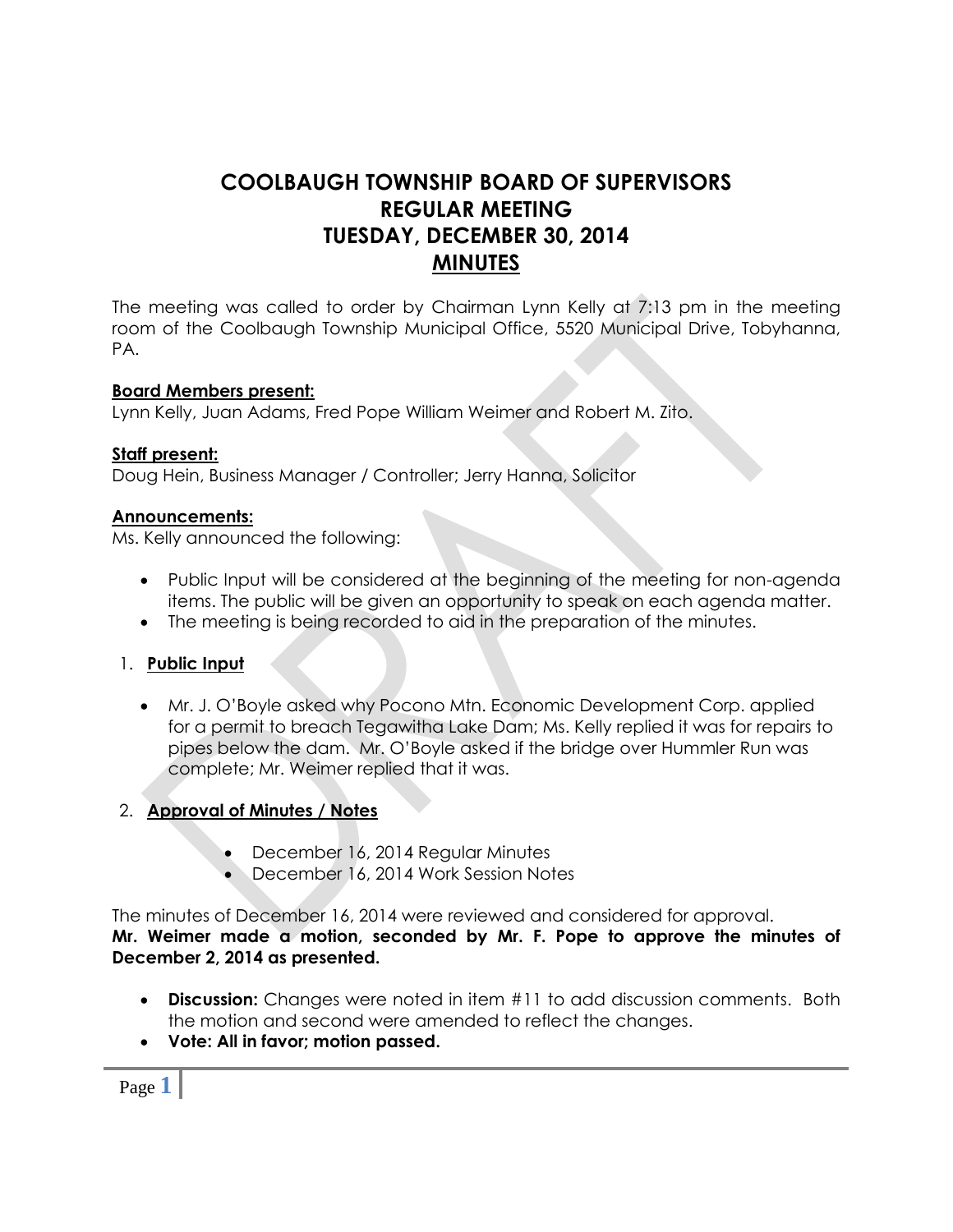- **At this time, Ms. Kelly inserted another agenda item – Atty. Nick Haros was present to give the Board the Wal-Mart SIUP for the WWTP.**
	- o Mr. Haros stated that current permit expires at midnight 12/31/2014 and the new one will run 1/1/2015 through midnight 12/31/2016. He and the attorney for Wal-Mart had gone back and forth to re-write certain sections of the permit and he had input from Dave Kavitski and Ken Fulford. Mr. Haros recommended adoption of the permit.

**Mr. F. Pope made a motion, seconded by Mr. Adams to approve the SIUP for Wal-Mart based on Mr. Haros' recommendation.**

 **Discussion:** None. **Vote: Four in favor, Mr. Weimer abstained due to his employment by Wal-Mart; motion passed**

# 3. **Adoption of Coolbaugh Township 2015 Budget / Approval of Township Resolution #05-2014**

**Mr. Weimer made a motion, seconded by Mr. Zito to adopt the 2015 Budget and approve Township Resolution #05-2014.**

- **Discussion:** None
- **Vote: Four in favor, Mr. Adams against; motion passed.**
- 4. **Resignation of Robert M. Zito as Coolbaugh Township Secretary, effective 1/5/2015.**

#### **Mr. Weimer made a motion, seconded by Ms. Kelly to accept the Mr. Zito's resignation effective 1/5/2015.**

- **Discussion:** Mr. F. Pope asked if second class Townships needed a Secretary to run; Mr. Hanna said they did; Mr. Zito said he was doing this as a formality to let the Board know he did not want the position in 2015. Mr. D. Pope & Ms. Fairservice both stated that the minutes had greatly improved under Mr. Zito.
- **Vote: Four in favor, Mr. Zito abstained; motion passed.**

# 5. **Termination of Associate Secretary position, effective 12/31/2014.**

**Mr. Weimer made a motion, seconded by Mr. Zito (based on 2015 budget and with regret) to terminate the Associate Secretary position effective 12/31/2014.**

- **Discussion:** None
- **Vote: Three in favor, Mr. Adams & Mr. F. Pope against; motion passed.**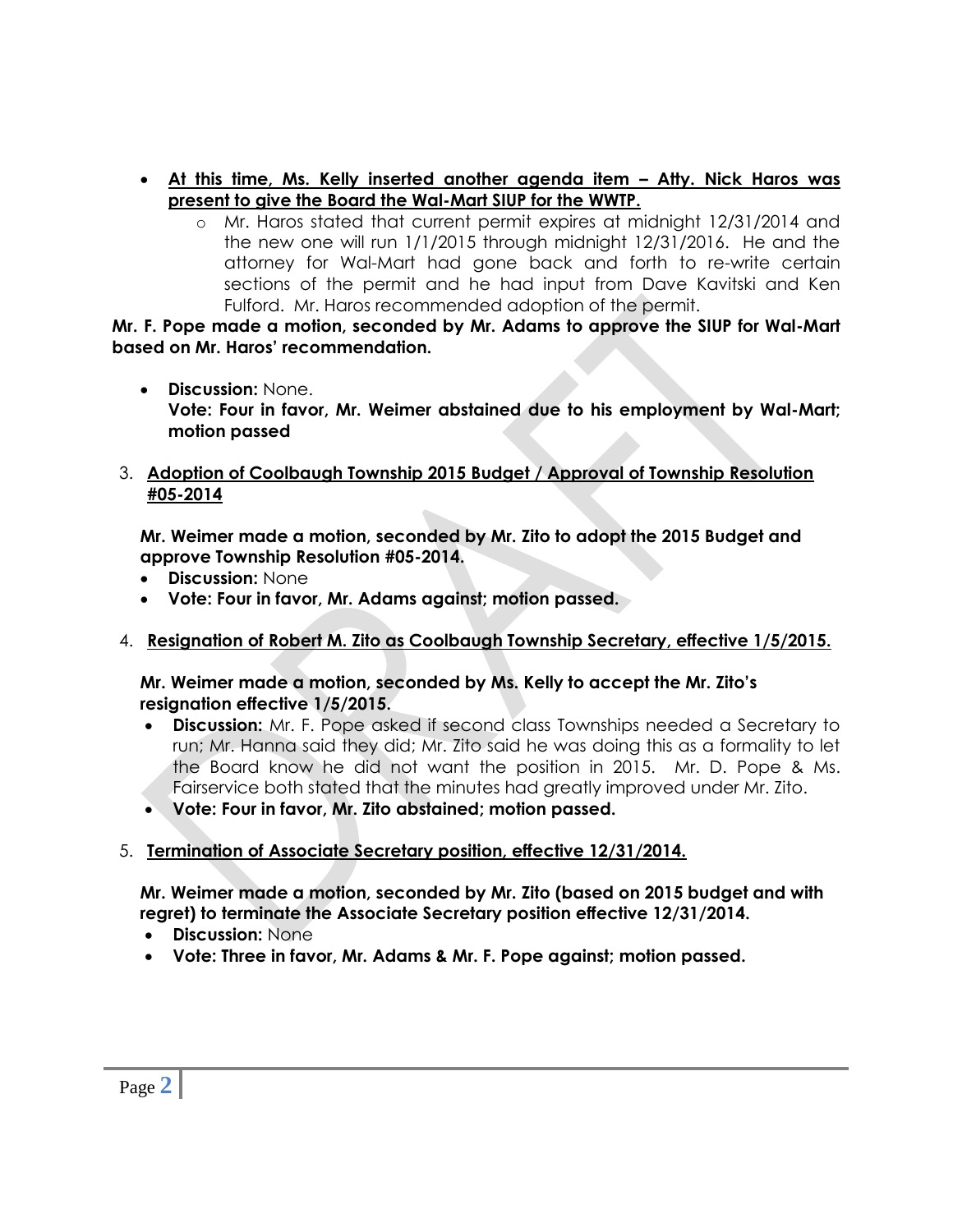# 6. **Current Obligations**

Before them, the Supervisors had details of the Township's current obligations totaling \$99,265.61.

#### **Mr. F. Pope made a motion, seconded by Mr. Adams to pay current obligations in the amount of \$99,265.61.**

- **Discussion:** None
- **Vote: All in favor; motion passed.**

# 7. **Other Business**

- **Ms. Kelly presented the updated lease agreement for Judge Fluegel's office as presented by Mr. Hein and approved by Monroe County. Mr. Weimer made a motion, seconded by Mr. Adams to approve the lease for 2015.**
	- o **Discussion:** None
	- o **Vote: All in favor; motion passed.**
- **Mr. Weimer wanted to thank DPW for their assistance with tearing down part of the building during the structure fire on Main Street earlier in the month.**
- **Mr. Zito was approached by an individual asking if he could let everyone know that the DAV has a breakfast at Billy's Diner in Tannersville on the 3rd Saturday of each month.**
- **Mr. Weimer asked that people look at the CTVFD Facebook page to support one of their members.**

# 8. **Board of Supervisors Executive Sessions**

- **Held prior: Tuesday December 30, 2014 at 6:00 pm re: Legal**
- **Held prior: Tuesday December 30, 2014 at 6:30 pm re: Legal**
- **Subsequent: None**

# 9. **Adjournment**

**There being no further business, a motion was made by Mr. F. Pope, seconded by Mr. Weimer, to adjourn the meeting. All in favor; motion passed. Meeting adjourned at 7:38 pm.**